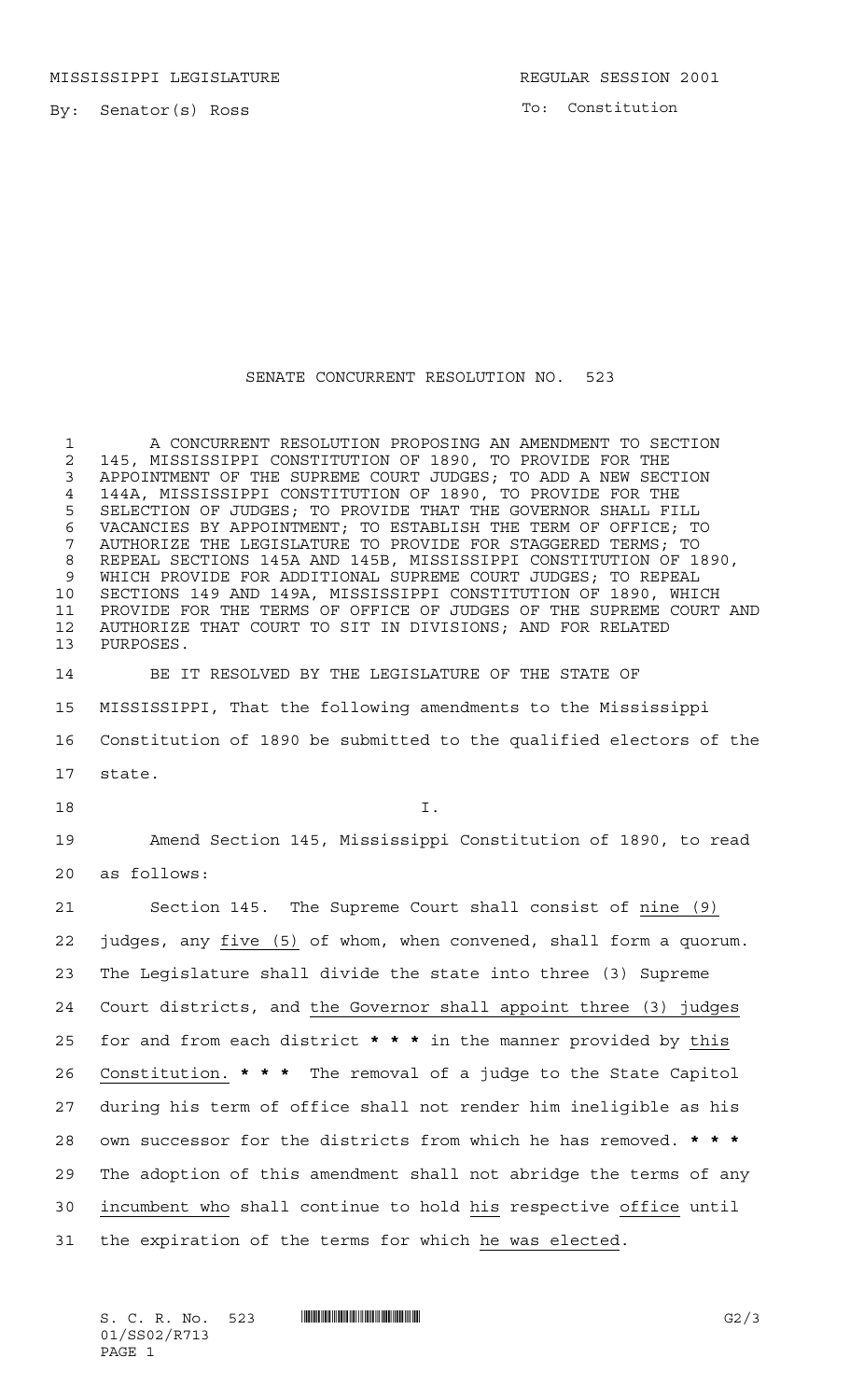The Supreme Court may sit in divisions of three (3) judges each. Each division shall have full power to hear and adjudge all cases that may be assigned to it by the court. Two (2) judges shall constitute a quorum of a division. If the decision of a division is not unanimous, or if a judge of a division shall certify that in his opinion a decision of any division of the court is in conflict with a prior decision of the court or of a division, the cause shall then be considered and adjudged by the court. II. Amend Article 6 of the Mississippi Constitution of 1890 by adding a new section to be designated as Section 144A, Mississippi Constitution of 1890, to read as follows: Section 144A. (1) Whenever a vacancy occurs in the Office of Judge of the Supreme Court, the Governor shall fill the vacancy by appointment, subject to the advice and consent of the Senate. (2) Any judge holding office at the time which this section becomes applicable to his office, shall, unless removed for cause, remain in office for the remainder of his term. A vacancy resulting from the expiration of a term of office shall be filled by appointment. If a vacancy occurs before the expiration of a term, the appointment shall be for the remainder of the term. (3) The term of office shall be eight (8) years. III. Repeal Section 145A, Mississippi Constitution of 1890, which reads as follows: Section 145A. The Supreme Court shall consist of six (6) judges, that is to say, of three (3) judges in addition to the three (3) provided for by Section 145 of this Constitution, any four (4) of whom when convened shall form a quorum. The additional judges herein provided for shall be selected one (1)

 for and from each of the Supreme Court districts in the manner provided by Section 145 of this Constitution, or any amendments

S. C. R. No. 523 **. SEPTEMBER 1993** 01/SS02/R713 PAGE 2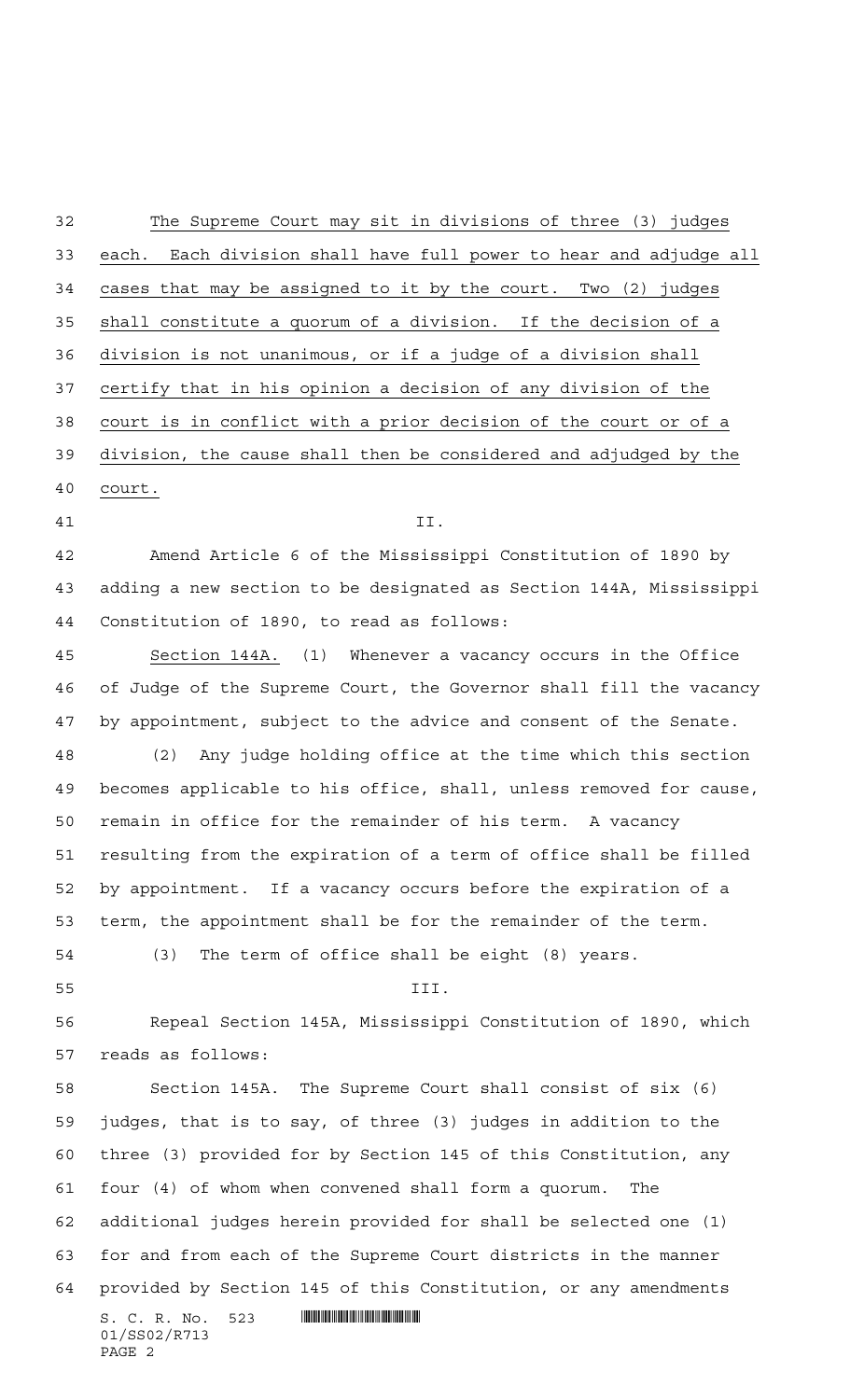thereto. Their terms of office shall be as provided by Section 149 of this Constitution, or any amendment thereto. IV. Repeal Section 145B, Mississippi Constitution of 1890, which reads as follows: Section 145B. The Supreme Court shall consist of nine (9) judges, that is to say, of three (3) judges in addition to the six (6) provided for by Section 145A of this Constitution, any five (5) of whom when convened shall constitute a quorum. The additional judges herein provided for shall be selected one (1) for and from each of the Supreme Court districts in the manner provided by Section 145A of this Constitution or any amendment thereto. Their terms of office shall be as provided by Section 149 of this Constitution or any amendment thereto. V. Repeal Section 149, Mississippi Constitution of 1890, which reads as follows: Section 149. The term of Office of the Judges of the Supreme Court shall be eight (8) years. The Legislature shall provide as near as can be conveniently done that the offices of not more than a majority of the judges of said court shall become vacant at any one time; and if necessary for the accomplishment of that purpose, it shall have power to provide that the terms of office of some of the judges first to be elected shall expire in less than eight (8) years. The adoption of this amendment shall not abridge the terms of any of the present incumbents of the Office of Judge of the Supreme Court; but they shall continue to hold their respective offices until the expiration of the terms for which they were respectively appointed. VI.

 Repeal Section 149A, Mississippi Constitution of 1890, which reads as follows:

S. C. R. No. 523 **. SPORT SEE ASSESS** 01/SS02/R713 PAGE 3